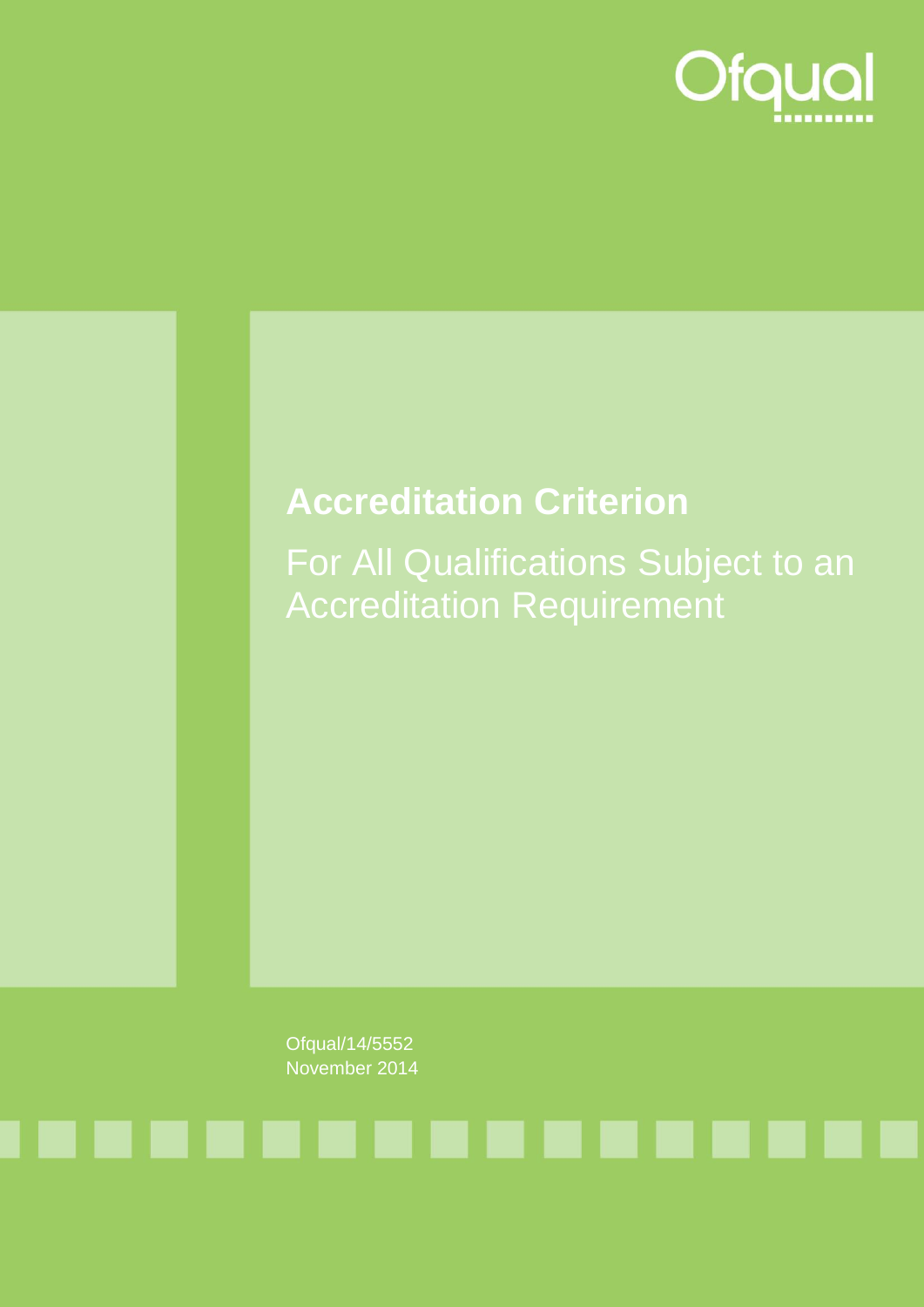## **Contents**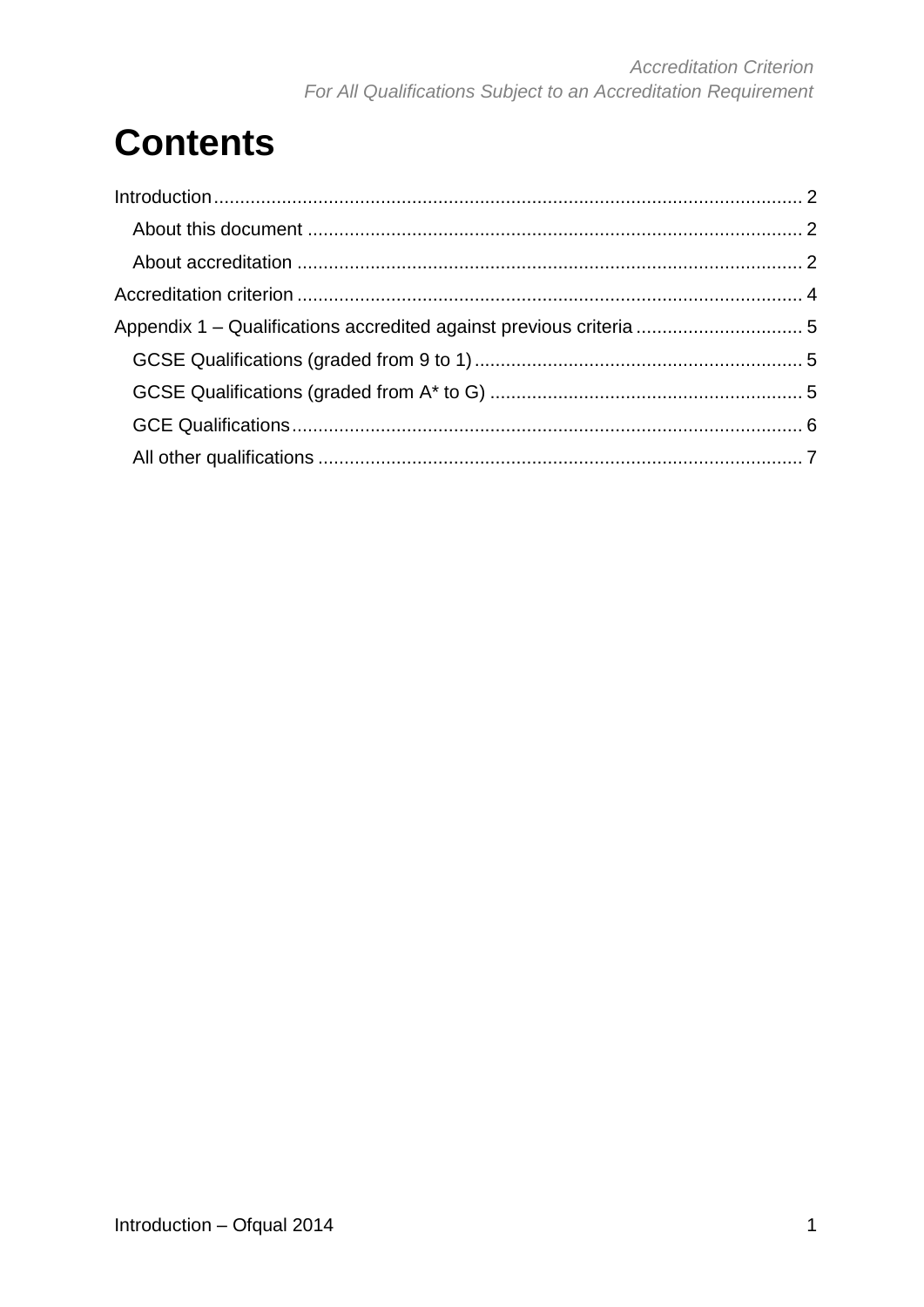## <span id="page-2-0"></span>**Introduction**

### <span id="page-2-1"></span>**About this document**

This document sets out the accreditation criterion which applies to all qualifications which are subject to an accreditation requirement under section 138(1) of the Apprenticeships, Skills, Children and Learning Act 2009 ('the 2009 Act').

Where it is not already in force, this accreditation criterion comes into effect at 12.01am on Saturday 1st November 2014. It replaces all previous accreditation criteria for the qualifications which are currently subject to an accreditation requirement under section 138(1) of the 2009 Act.

In particular, this document replaces the following documents which came into force on 19th June 2014:

- *GCSE (9 to 1) Accreditation Criterion* (Ofqual/14/5472);
- *GCE Accreditation Criterion* (Ofqual/14/5473); and
- *GCSE (A\* to G) Accreditation Criterion* (Ofqual/14/5474).

### <span id="page-2-2"></span>**About accreditation**

Section 138(1) of the 2009 Act allows us to specify qualifications, or descriptions of qualifications that are subject to an accreditation requirement.

If a qualification is subject to an accreditation requirement, then – under section 132(5) of the 2009 Act – an awarding organisation may not award or authenticate that qualification until it has been accredited by Ofqual.

We accredit qualifications against accreditation criteria which we set and publish under section 140(1) of the 2009 Act. We will accredit a qualification submitted to us by an awarding organisation if:

- that awarding organisation has been recognised in respect of that qualification or type of qualification, and
- the qualification submitted to us meets the relevant accreditation criteria.

The accreditation of a qualification has effect from such a date as we may specify.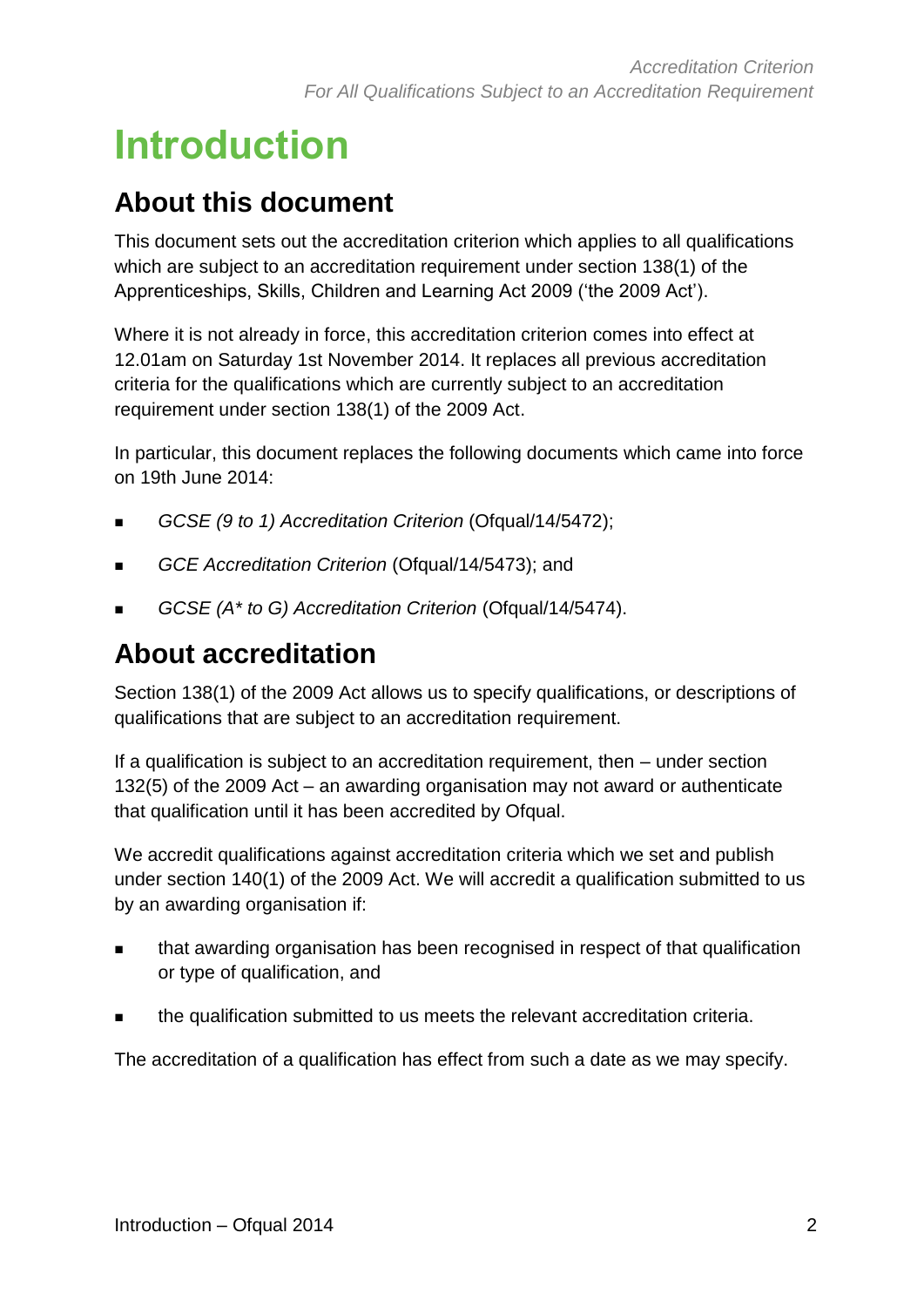#### **Qualifications subject to an accreditation requirement**

With effect from 12.01am on Saturday 1st November 2014, the following descriptions of qualifications are subject to an accreditation requirement under section 138(1) of the 2009 Act:

- **GCSE Qualifications<sup>1</sup>; and**
- **GCE Qualifications<sup>2</sup>**.

Some awarding organisations are also subject to an accreditation requirement under section 138(1) of the 2009 Act in respect of some or all of the qualifications (or descriptions of qualifications) they award or authenticate.

#### **Qualifications accredited against previous criteria**

Whenever we revise the accreditation criteria for a qualification (or description of qualification), we must either:

- set a date on which accreditations against previous criteria cease to have effect (section 140(6) of the 2009 Act); or
- determine that accreditations against previous criteria will not cease to have effect (section 140(8) of the 2009 Act).

We explain our decisions for all qualifications accredited against previous criteria in Appendix 1.

 $\overline{a}$ 

 $1$  In this document a 'GCSE Qualification' is a GCSE qualification, a GCSE short course qualification or a GCSE double award qualification. It includes both qualifications graded A\* to G and qualifications graded 9 to 1.<br><sup>2</sup> In this doour

In this document a 'GCE Qualification' is an A level or an AS qualification.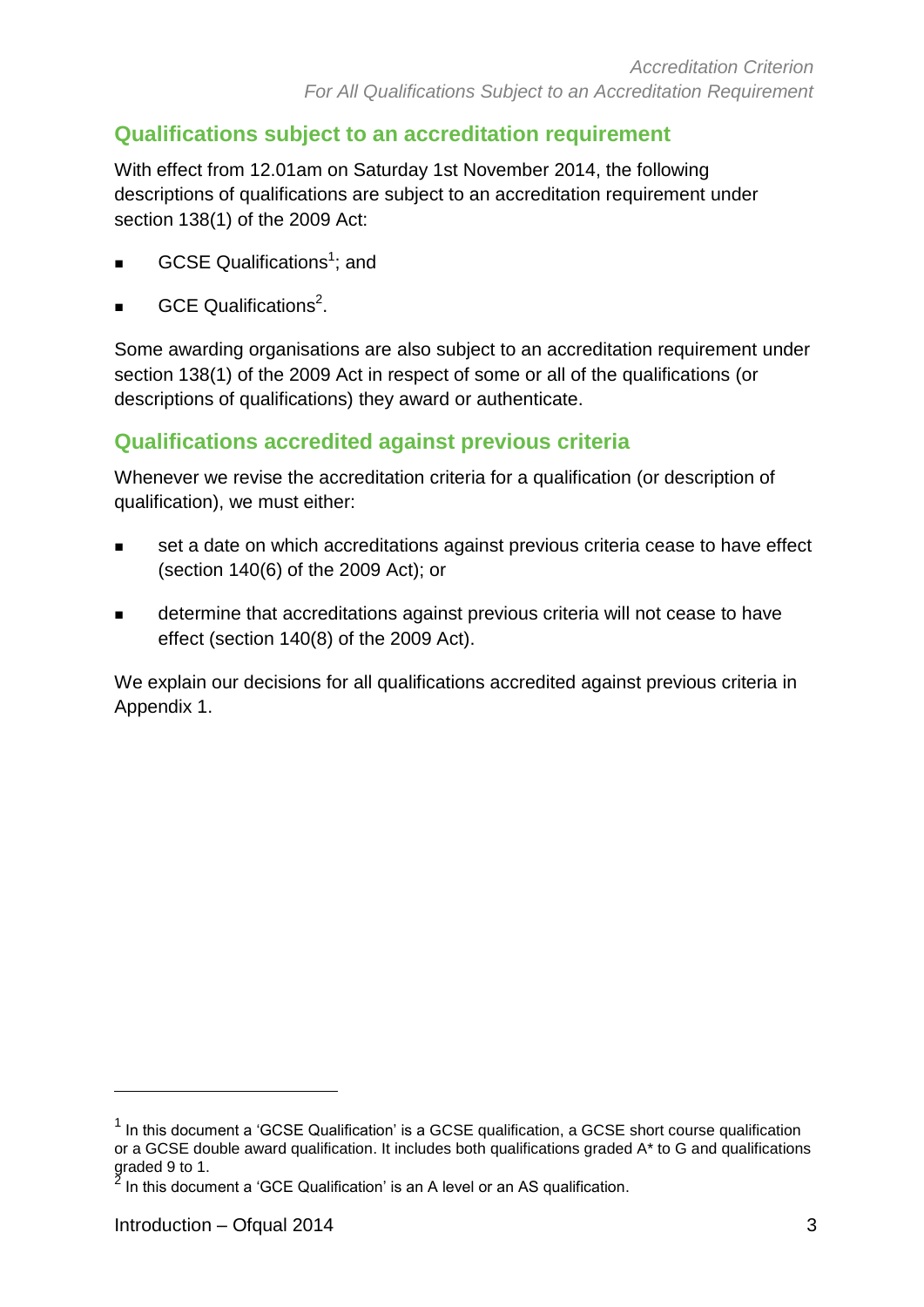# <span id="page-4-0"></span>**Accreditation criterion**

For a qualification which is subject to an accreditation requirement, the following criterion must be met:

An awarding organisation must demonstrate to Ofqual's satisfaction that it is capable of complying, on an on-going basis, with all of the General Conditions of Recognition that apply in respect of the qualification for which it is seeking accreditation, including all relevant Qualification Level Conditions and Subject Level Conditions.

For the purposes of accrediting a GCSE Qualification (graded from A\* to G) in a particular subject, the 'relevant Qualification Level Conditions and Subject Level Conditions' include:

- the *GCSE (9 to 1) Qualification Level Conditions and Requirements<sup>3</sup>; and*
- any *GCSE Subject Level Conditions and Requirements* which apply to a GCSE Qualification (graded 9 to 1) in the same subject.

l

<sup>3</sup> [www.ofqual.gov.uk/documents/gcse-9-1-qualification-level-conditions](http://www.ofqual.gov.uk/documents/gcse-9-1-qualification-level-conditions)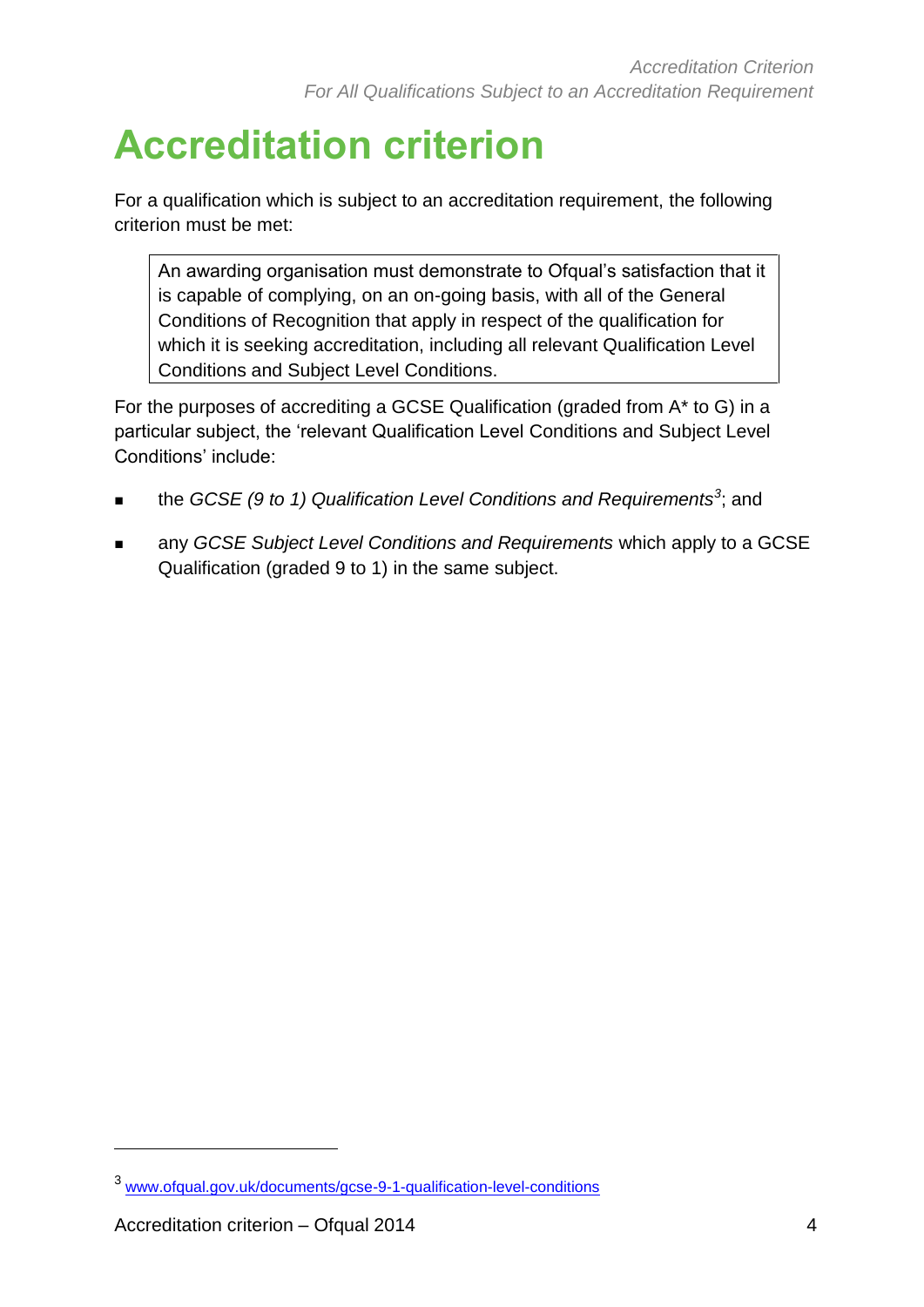## <span id="page-5-0"></span>**Appendix 1 – Qualifications accredited against previous criteria**

Whenever we revise the accreditation criteria for a qualification (or description of a qualification), we must either:

- set a date on which accreditations against previous criteria cease to have effect (section 140(6) of the 2009 Act); or
- determine that accreditations against previous criteria will not cease to have effect (section 140(6) of the 2009 Act).

We set out below our decisions for the following descriptions of qualifications:

- GCSE Qualifications (graded from 9 to 1);
- GCSE Qualifications (graded from  $A^*$  to G);
- GCE Qualifications; and
- **all other qualifications.**

Where appropriate, for example to provide re-sit opportunities for candidates, we will make saving and transitional provisions in connection with the cessation of the previous accreditations of any of these qualifications.

### <span id="page-5-1"></span>**GCSE Qualifications (graded from 9 to 1)**

The accreditation criterion set out in this document has applied to all GCSE Qualifications (graded from 9 to 1) since 19th June 2014.

This means all GCSE Qualifications (graded from 9 to 1) which were accredited prior to 1st November 2014 will remain accredited.

### <span id="page-5-2"></span>**GCSE Qualifications (graded from A\* to G)**

For GCSE Qualifications (graded from A\* to G), we are using our powers under section 140(6) of the 2009 Act to set an end date for existing accreditations.

In line with our previous decisions, GCSE Qualifications (graded from A\* to G) in the following subjects will cease to be accredited on 31st August 2016:

- **English**
- **English Language**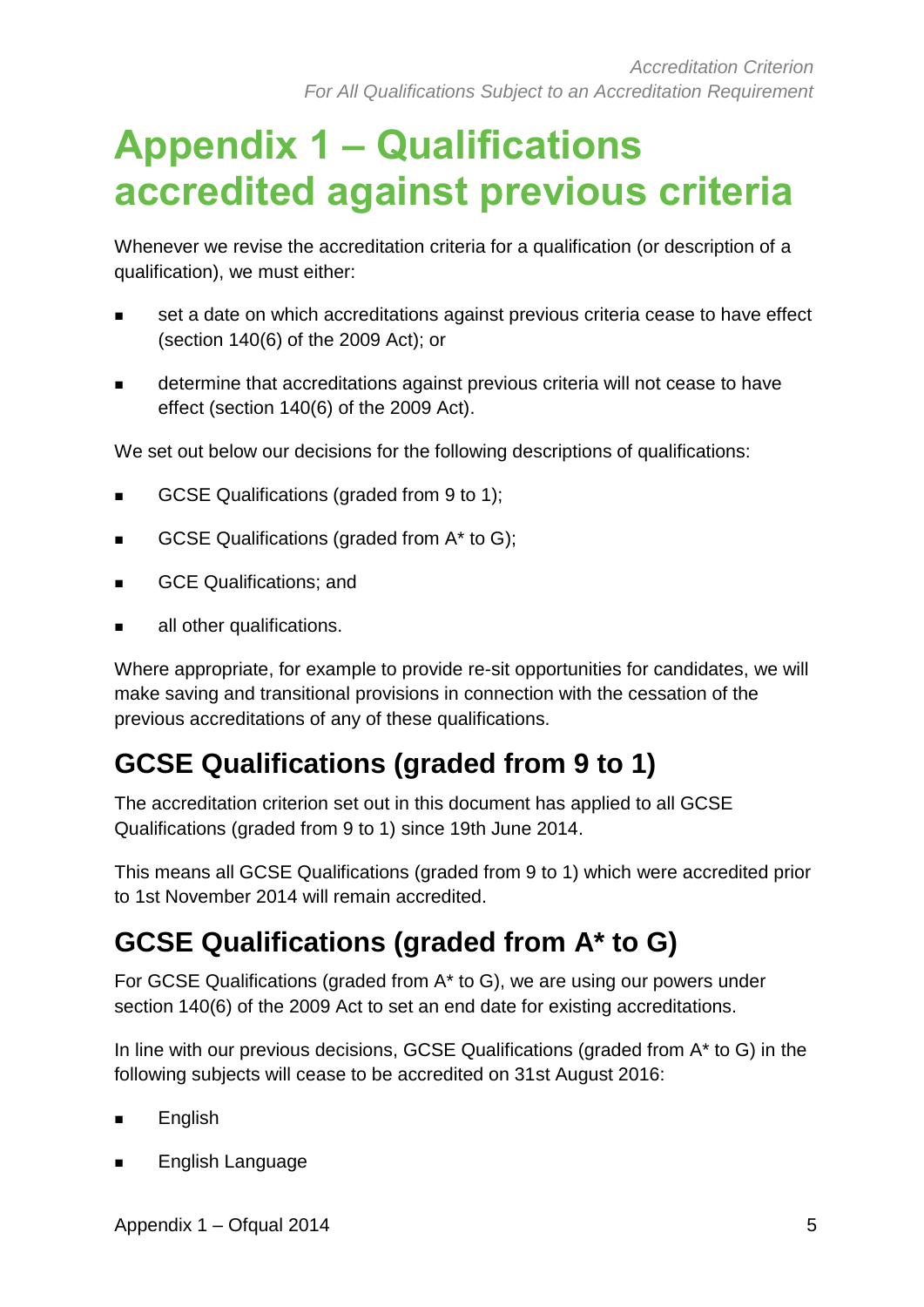- **English Literature**
- **Mathematics**

All other GCSE Qualifications (graded from A\* to G) will cease to be accredited on 31st August 2017.

Once we have taken a decision on which GCSE Qualifications (graded from A\* to G) will continue to be awarded in 2018, we will use our powers under section 140(7) of the Act to extend the accreditation end date for those qualifications.

### <span id="page-6-0"></span>**GCE Qualifications**

*GCE Qualifications in Art and Design, Biology, Business, Chemistry, Computer Science, Economics, English Language, English Literature, English Language and Literature, History, Physics, Psychology and Sociology*

The accreditation criterion set out in this document has applied to GCE Qualifications in the following subjects since 19th June 2014:

- **Art and Design**
- Biology
- **Business**
- **E** Chemistry
- **EXECOMPUTER Science**
- **Economics**
- **English Language**
- **English Literature**
- **English Language and Literature**
- **History**
- **Physics**
- **B** Psychology
- **Sociology.**

Because we are not changing the accreditation criterion for these qualifications, any such qualifications accredited on or after 19th June 2014 will remain accredited, and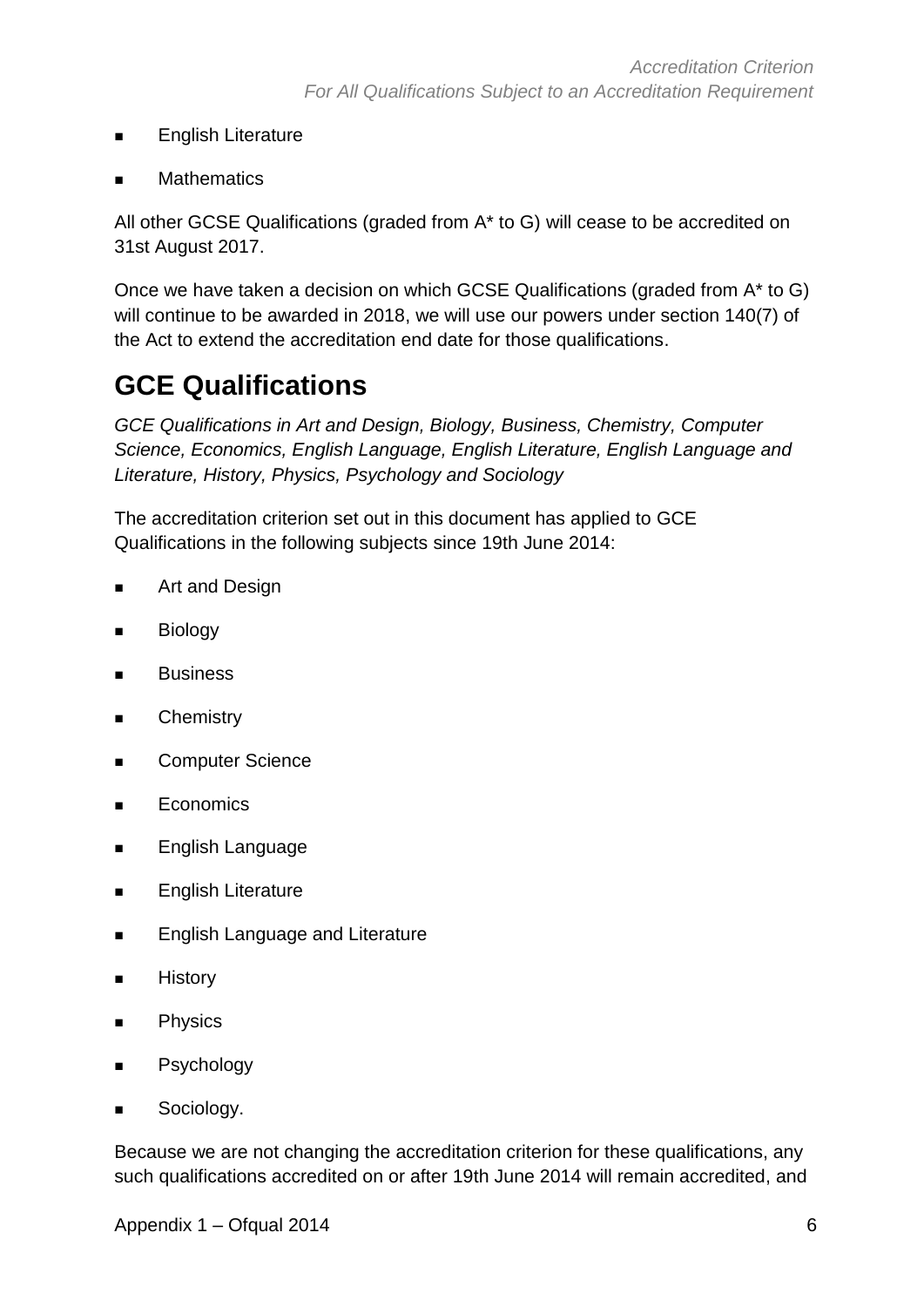existing provisions in relation to the cessation of prior accreditations for these qualifications remain in force.

This means that any GCE Qualifications in the subjects listed above which were accredited prior to 19th June 2014 will cease to be accredited on 31st August 2016, and that any GCE Qualifications which were accredited on or after 19th June 2014 will remain accredited.

#### *GCE Qualifications in all other subjects*

For GCE Qualifications in all other subjects, we are using our powers under section 140(6) of the 2009 Act to set an end date for existing accreditations.

GCE Qualifications in all other subjects will cease to be accredited on 31st August 2017.

Once we have taken a decision on which existing GCE Qualifications will continue to be awarded in 2018, we will use our powers under section 140(7) of the Act to extend the accreditation end date for those qualifications.

### <span id="page-7-0"></span>**All other qualifications**

To the extent that this document revises the accreditation criteria for any qualification which is not a GCSE Qualification or a GCE Qualification, we have, in accordance with section 140(8) of the 2009 Act, determined that the provisions of section 140(6) of the 2009 Act do not apply to this revision of those accreditation criteria.

This means all qualifications (except GCSE Qualifications and GCE Qualifications) which were accredited prior to 1st November 2014 will remain accredited.